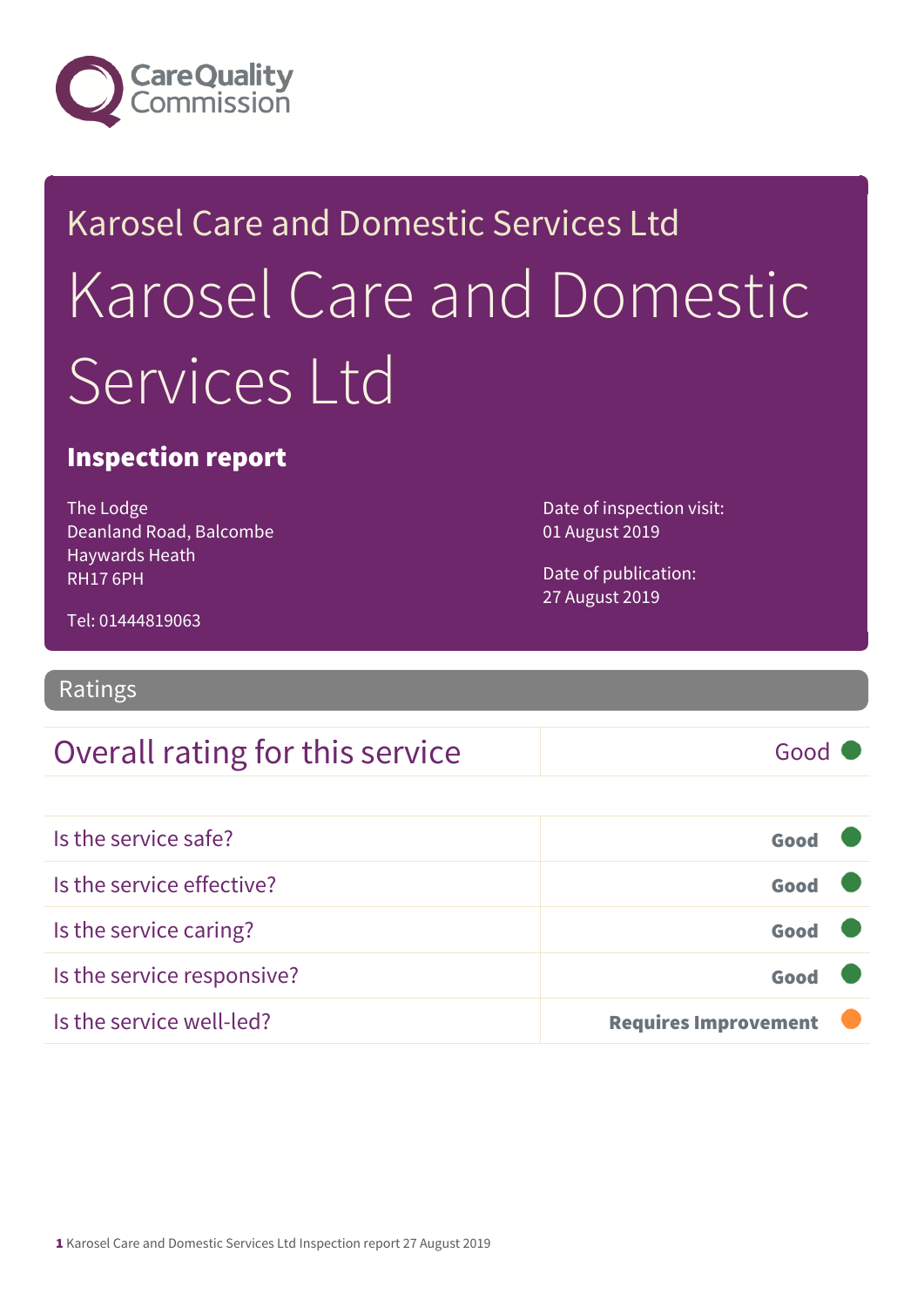### Summary of findings

### Overall summary

#### About the service

Karosel Care is a domiciliary care agency which provides support for adults in the community, including those living with dementia, who require assistance with personal care. At the time of the inspection, nine people used the service supported by six care staff and a registered manager.

#### People's experience of using this service and what we found

Systems were not in place to analyse accidents and incidents. This meant that processes to learn from themes and trends and to mitigate further risk were not robustly implemented. This was an area that required improvement. Staff were receiving support from the manager and received training appropriate to the care and support they were providing. The provider was not following their own policy for staff supervision and appraisal this was an area for improvement. . We did not identify any negative impact for people from this lack of governance. The service was led by a registered manager who everyone described as approachable and exceptionally caring. The culture of the service was open and inclusive.

People were happy with the care they received and felt safe with the staff that were supporting them. The service was safe. Systems were in place to protect people from the risk of abuse and improper treatment and staff knew how to identify potential harm and report concerns. People received their medicines safely from staff who were trained to administer these. Checks were carried out prior to staff starting work to ensure their suitability to work with people who used the service.

People were cared for by staff who were well supported and had the right skills and knowledge to meet their needs effectively. Care records included assessment of risk and staff knew how to reduce the risk of potential harm. People received support from a consistent team who knew them well. There were sufficient numbers of staff to ensure people did not feel rushed and people received their support on time.

People were supported to have maximum control over their lives and staff supported them in the least restrictive way possible and in their best interests.; the policies and systems in the service supported this practice.

Positive and caring relationships had been developed between staff and people who used the service. People were treated with kindness and compassion and staff were friendly and respectful. People benefitted from having support from staff who had a good understanding of their individual needs.

For more details, please see the full report which is on the CQC website at www.cqc.org.uk

#### Why we inspected

This service was registered with us on 2 August 2018 and this is the first inspection since registration. We found evidence that the provider needs to make improvements. Please see the well led section of this full report. We found no evidence during this inspection that people were at risk of harm from this concern.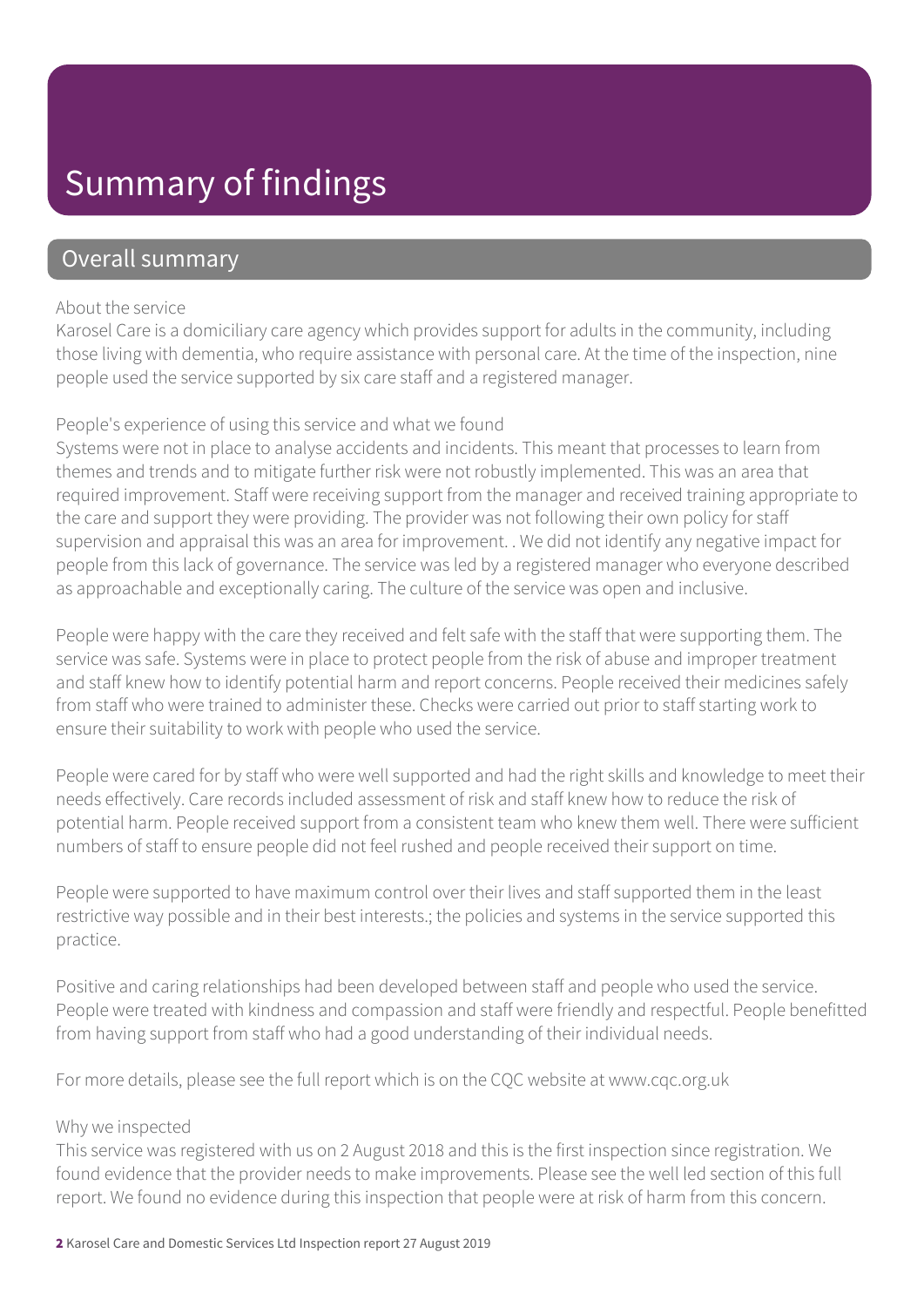#### Follow up

We will continue to monitor information we receive about the service until we return to visit as per our reinspection programme. If we receive any concerning information we may inspect sooner.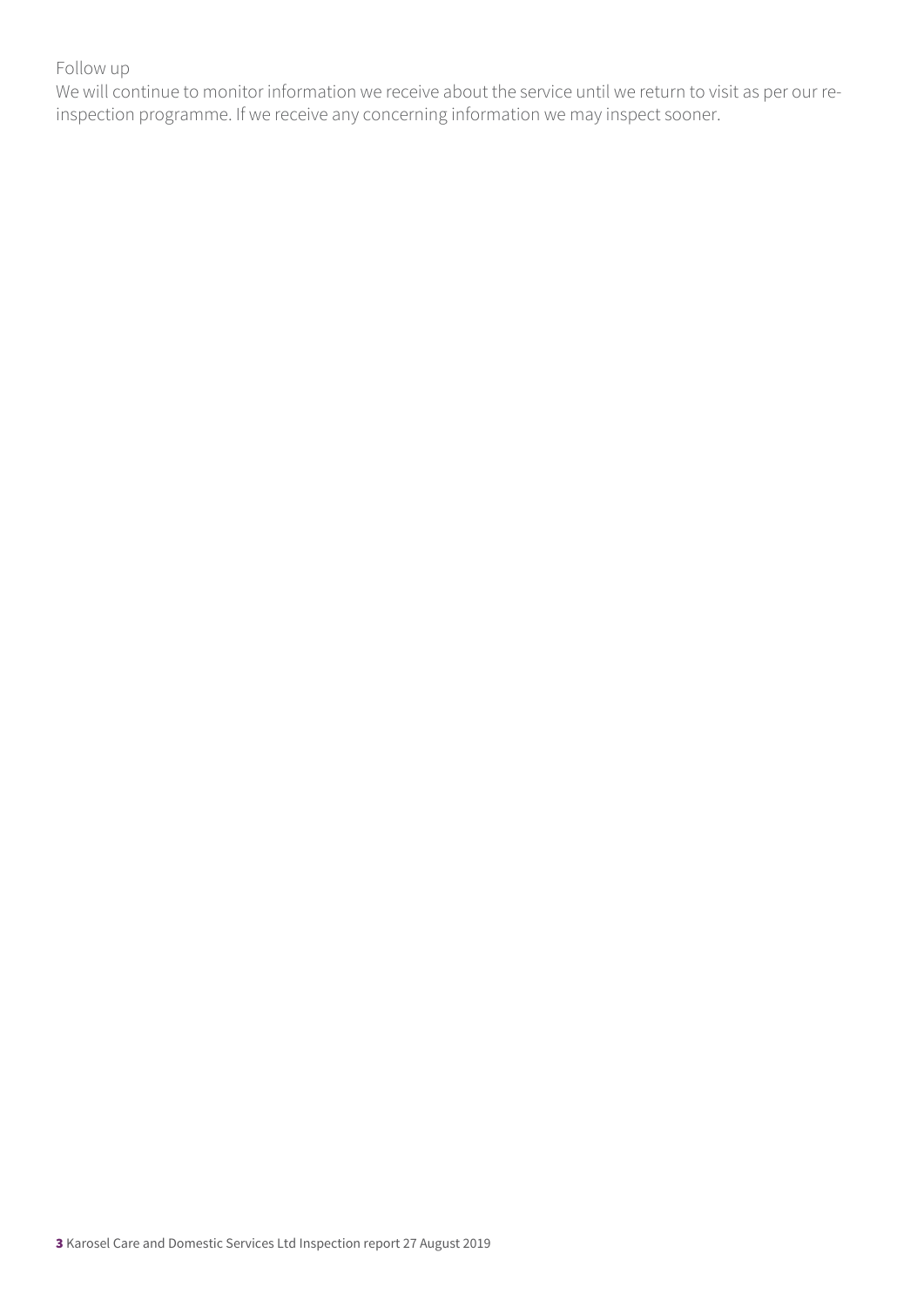### The five questions we ask about services and what we found

We always ask the following five questions of services.

| Is the service safe?                | Good                 |
|-------------------------------------|----------------------|
| The service was safe                |                      |
| Is the service effective?           | Good                 |
| The service was effective           |                      |
| Is the service caring?              | Good                 |
| The service was caring              |                      |
| Is the service responsive?          | Good                 |
| The service was responsive          |                      |
| Is the service well-led?            | Requires Improvement |
| The service was not always well led |                      |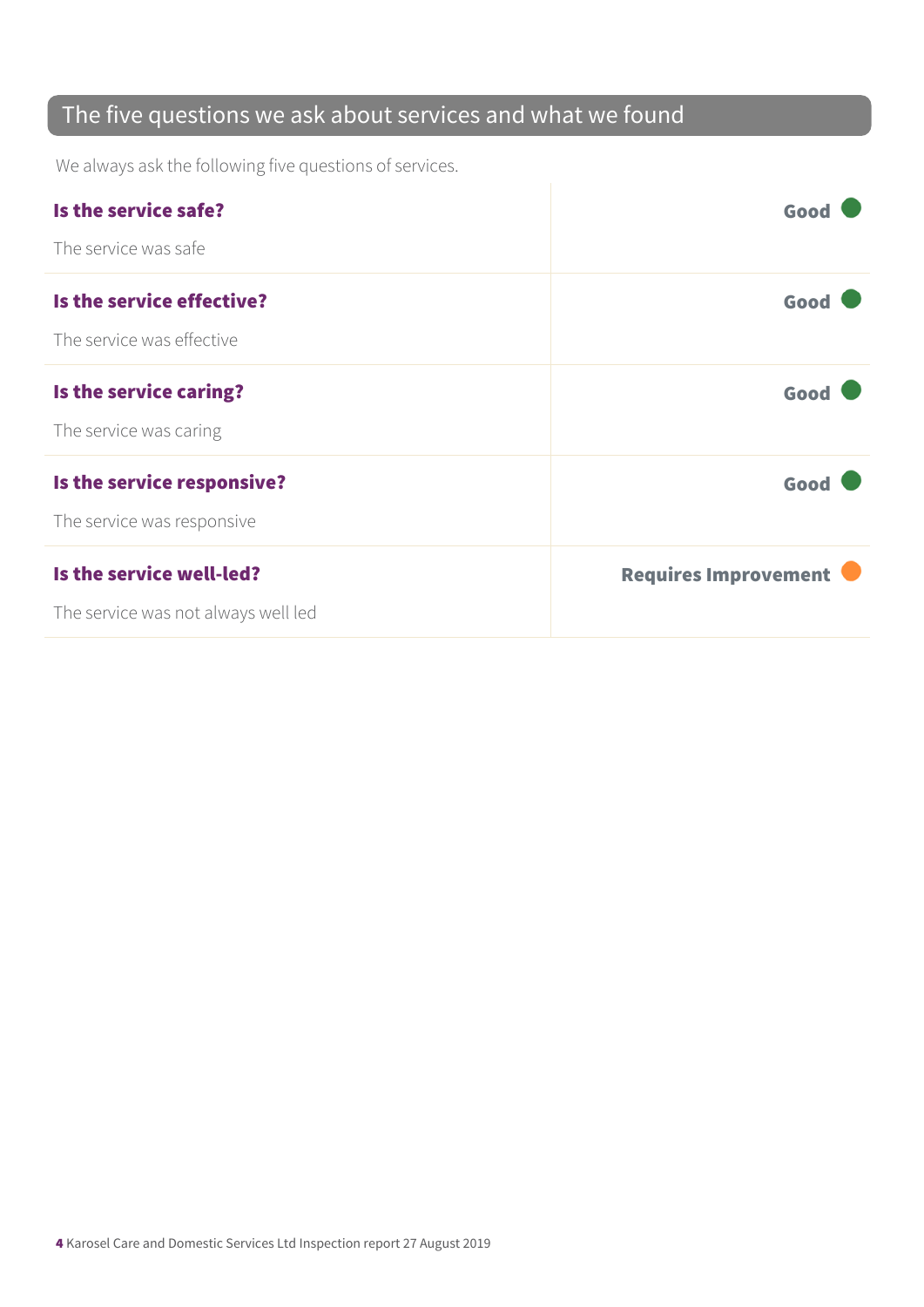

# Karosel Care and Domestic Services Ltd

Detailed findings

## Background to this inspection

#### The inspection

We carried out this inspection under Section 60 of the Health and Social Care Act 2008 (the Act) as part of our regulatory functions. We checked whether the provider was meeting the legal requirements and regulations associated with the Act. We looked at the overall quality of the service and provided a rating for the service under the Care Act 2014.

Inspection team The inspection was undertaken by one inspector.

#### Service and service type

Karosel care is a domiciliary care agency. It provides care and support to people living in their own homes. People using the service received support with personal care including washing, dressing and food preparation. The Care Quality Commission does not regulate premises used for domiciliary care; this inspection looked at people's care and support. The service had a manager registered with the Care Quality Commission. This means they and the provider are legally responsible for how the service is run and for the quality and safety of the care provided.

#### Notice of inspection

We gave the service 48 hours' notice of the inspection. This was because it is a small service and we needed to be sure that the provider or registered manager would be in the office to support the inspection.

#### What we did before the inspection

Before our inspection we looked at all the information we held about the service. This included any concerns, investigations or feedback. We also checked the statutory notifications the service is required to send to us by law and we looked at the Provider Information Return. This is information we require providers to send us to give some key information about the service, what the service does well and improvements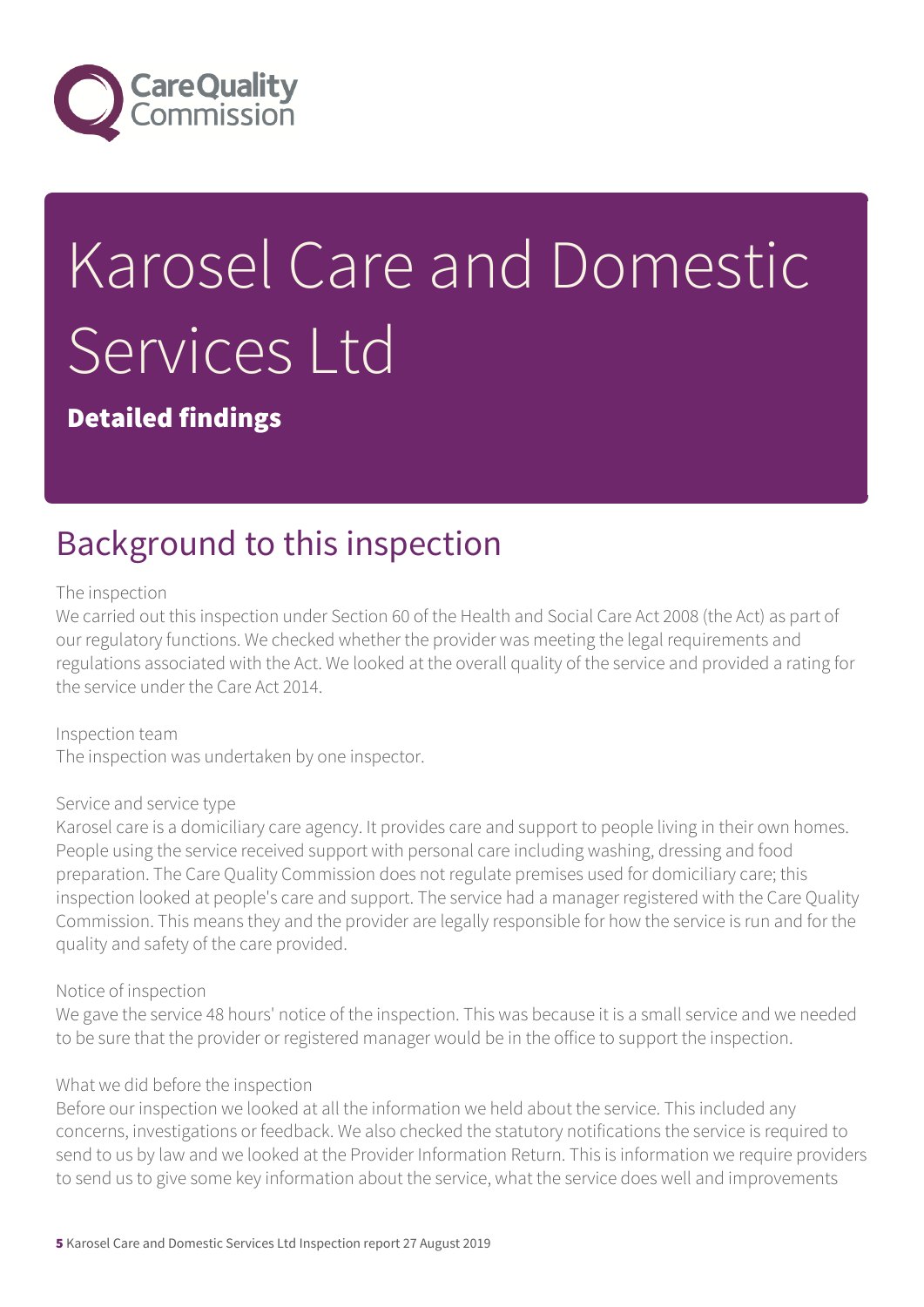they plan to make. This information helps support our inspections. We used this information to plan the inspection.

#### During the inspection

We spoke with five members of staff including the registered manager. We reviewed a range of records. This included four people's care records and medication records. We looked at three staff files in relation to recruitment and staff supervision. A variety of records relating to the management of the service, including policies and procedures were reviewed.

#### After the inspection

We continued to seek feedback about the service from people who use the service, and their relatives.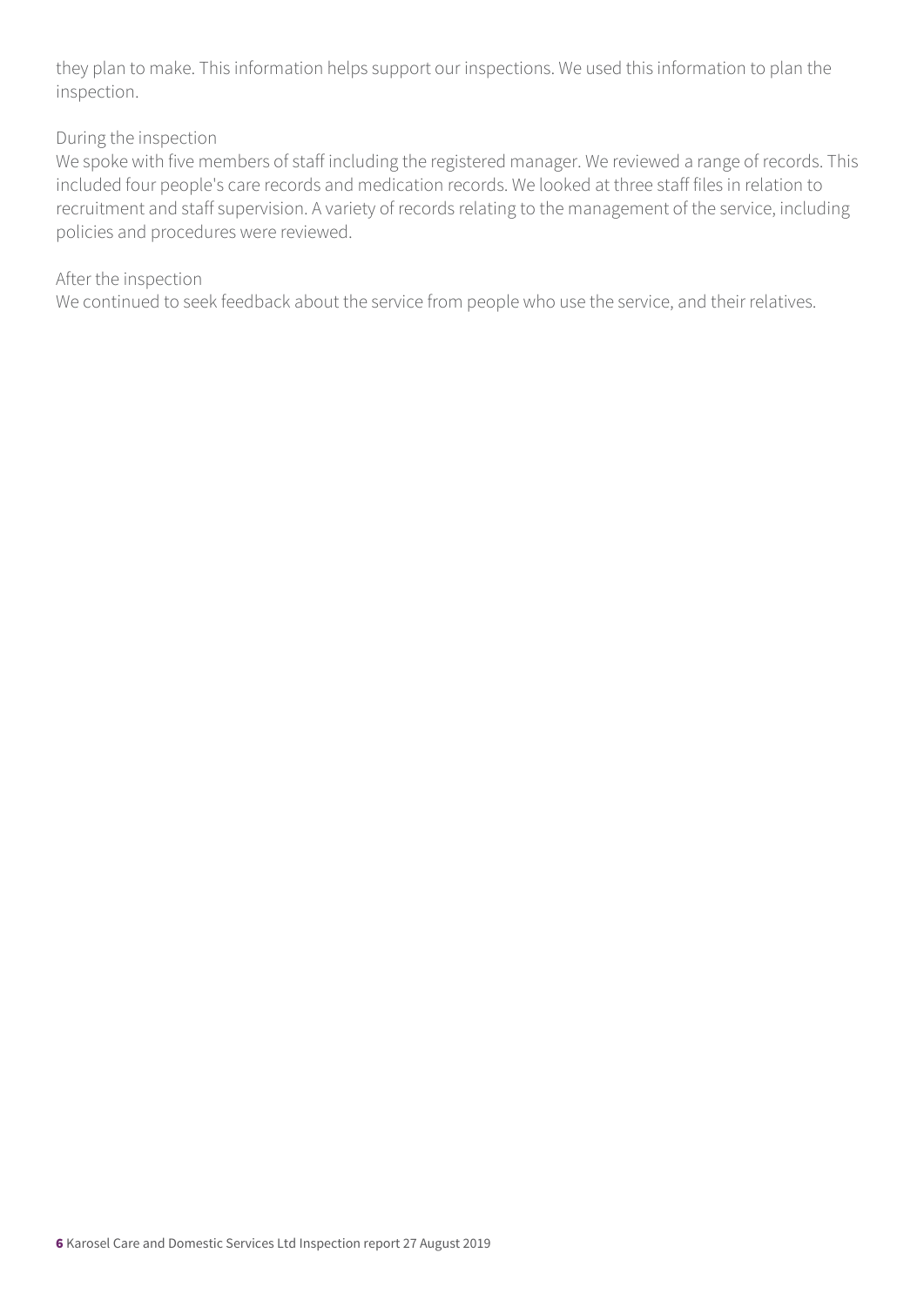### Is the service safe?

# Our findings

Safe – this means we looked for evidence that people were protected from abuse and avoidable harm.

This is the first inspection for this newly registered service. This key question has been rated good. This meant people were safe and protected from avoidable harm.

Systems and processes to safeguard people from the risk of abuse

● People were protected from abuse. Staff had completed safeguarding training and knew what action to take if they suspected abuse had occurred.

● Systems and processes were in place to protect people from the risk of harm. Staff were aware of safeguarding procedures and how to report a concern. One staff said, "I would report my concerns straight away to the manager, it's my job to keep people safe and that's what I would do if I thought something wasn't right", another said, "If I had any concerns I would raise them straight to the office as I know I would get a quick response at any time, and someone is always on call to clarify things".

● People told us that they felt safe. One person said, "It gives me peace of mind to know that the girls are coming and when they are here with me I do feel safe". A relative told us about their loved one, "They are very safe, I trust all the staff and have met most of them "

Assessing risk, safety monitoring and management

● Risks to people were identified and assessed. Staff had a flexible approach to risk management and people were supported to take positive risks in order to maintain their independence, such as helping to prepare their meal.

● Risk assessments provided sufficient details, so staff could support people safely. For example, a community access risk assessment for a person with reduced eyesight, highlighted the need for the person to always have their white stick with them and provide support with steps and getting in and out of the car.

● Staff assessed people's health and well-being needs and identified any associated risks. One staff told us, "Risk assessments are very clear, I get involved in updating and giving feedback which helps to keep them up to date and people safe".

#### Staffing and recruitment

●There were safe systems and processes in place for recruitment of staff. The service followed safe recruitment processes to ensure people were suitable for their roles. This included undertaking appropriate checks with the Disclosure and Baring Service (DBS) and obtaining suitable references.

●There were enough staff to meet people's needs consistently and keep people safe. People received 1-1 support from a core team of staff who knew them well, agency staff were not used. Staff told us that they worked flexibly, one said, "We have enough time to spend quality time with people" and a relative said "They spend time chatting and never seem to be in a rush to get away".

#### Using medicines safely

● People received their medicines safely. Some people required staff to prompt them to take their medicines and some needed staff to administer them. Staff had received training in administration of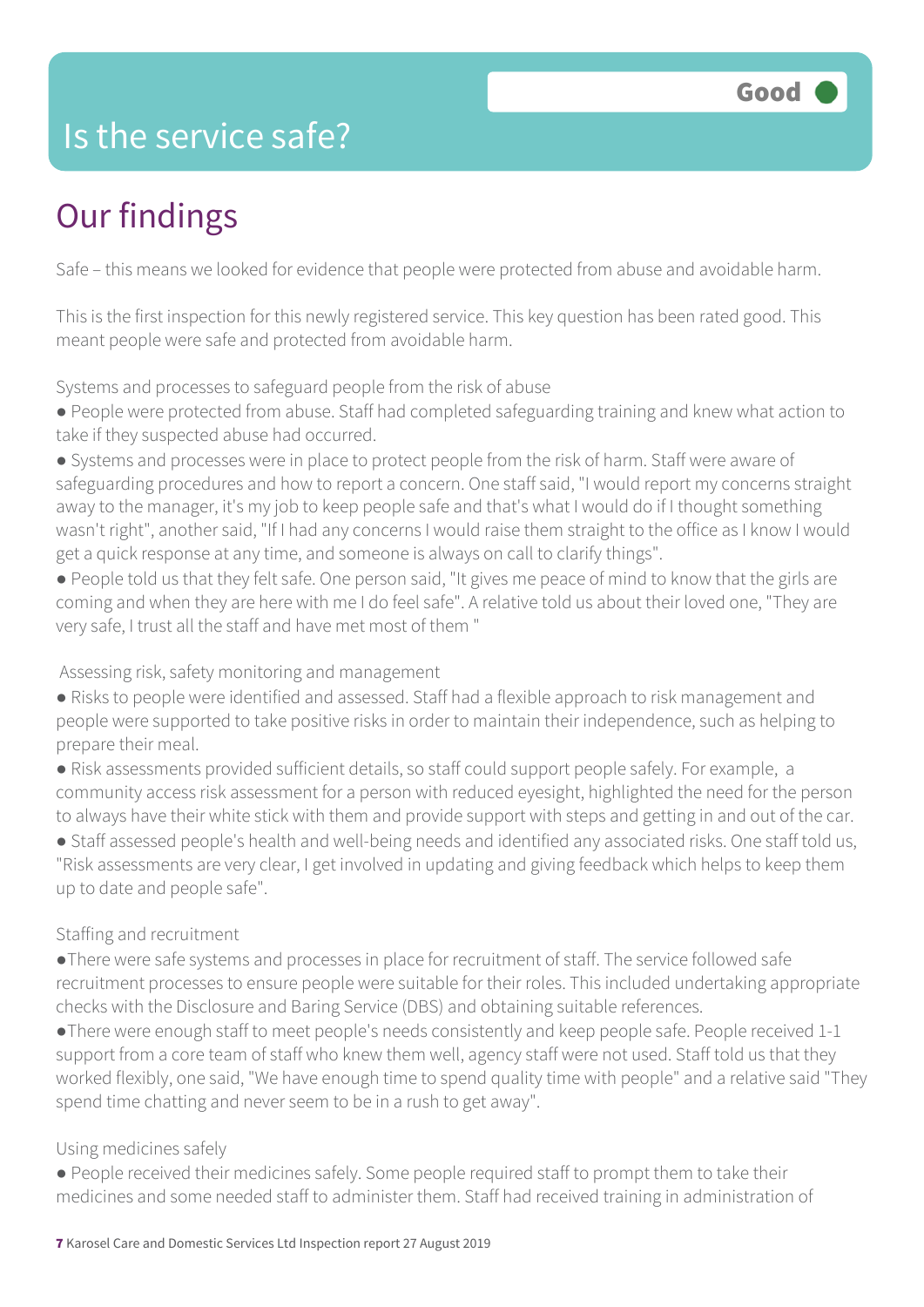medicines and only those staff who were assessed as competent were able to administer medicine.

● Systems and processes were in place to identify omissions and errors and appropriate action taken. For example, staff had recognised a pharmacy error and had taken appropriate measures to ensure the person's safety and well-being and had reported the error appropriately.

● Medication audits were completed monthly. These were reviewed and analysed to ensure appropriate action was taken to safeguard people and to mitigate potential risks. They also identified areas where practice could be improved, for example, recently the person's GP name and contact details had been added to individual medicine administration records (MAR) to ensure this information was quickly available in case of emergency.

Preventing and controlling infection

● Staff understood how to prevent and control risks of infection. They had received training in infection control. They used appropriate personal protective equipment and had access to suitable facilities to help prevent the spread of infection

Learning lessons when things go wrong

• The registered manager was transparent when things went wrong and took learning from incidents. They told us when things went wrong they spoke as a team to reflect on why the issue may have occurred and what measures could be implemented to prevent it happening again. A recent outcome from a lessons learnt exercise led to updating the key symbols used to record medicine administration and ensuring the information held within the on call folder was always up to date.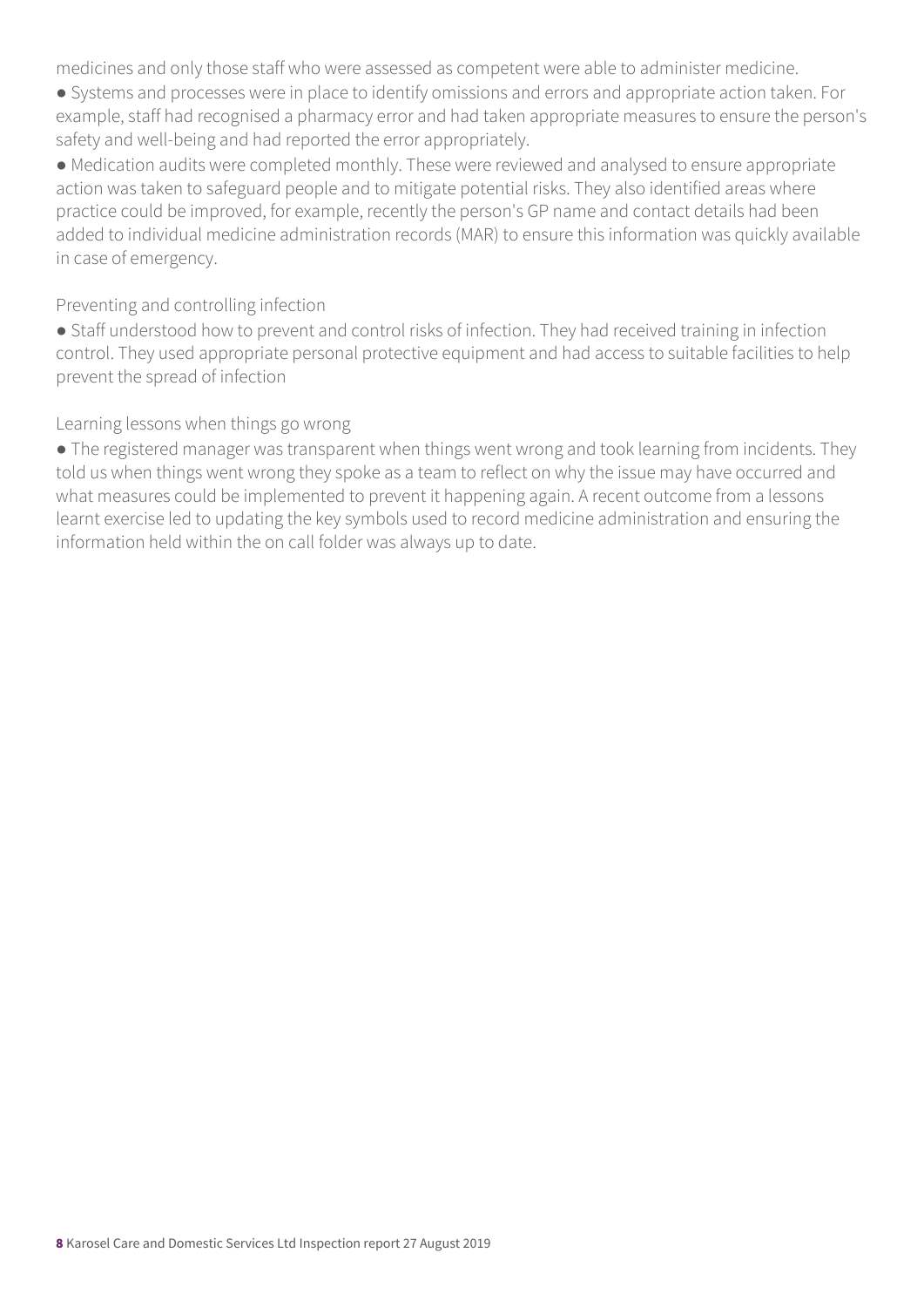### Is the service effective?

## Our findings

Effective – this means we looked for evidence that people's care, treatment and support achieved good outcomes and promoted a good quality of life, based on best available evidence.

This is the first inspection for this newly registered service. This key question has been rated as good. This meant people's outcomes were consistently good, and people's feedback confirmed this.

Staff support: induction, training, skills and experience

● Staff told us they felt well supported and had access to the registered manager whenever they requested it. They said that the registered manager was visibly active within the service and on hand for advice and feedback on their performance and areas for development. Staff said the registered manager always showed an interest in their own-wellbeing and they felt supported and valued because of this.

● New staff received an induction in line with the care certificate. The care certificate is a nationally recognised set of standards which provides staff new to care with the expected level of knowledge to be able to do their job well. Staff told us that they had received a good induction, which included information about the company's values and expectations of their role. One said, "During my induction I shadowed the registered manager, this gave me the opportunity to get to know people, take notes and observe practice".

● Staff had opportunities to learn skills to enable them to support people's assessed needs. Staff told us that they had good access to training and that they were able to request training to meet people's specific needs such as dementia. One staff said, "The training is good, learning and development is encouraged, I have been offered the level 3 diploma in care which I am considering doing as I am here for the long term, it's a great place to work".

Assessing people's needs and choices; delivering care in line with standards, guidance and the law

● People were assessed before they started to receive support from the service to ensure their needs could be met. The information gathered included people's preferences, backgrounds and personal histories. Protected characteristics under the Equality Act (2010), such as disability, ethnicity and religion were considered in the assessment process.

● People were involved in their care planning and their individual choices and needs were assessed and known by regular staff who knew them well. Care plans provided staff with appropriate detailed information to enable them to support people in line with their preferences.

Supporting people to eat and drink enough to maintain a balanced diet

● People received appropriate support to ensure their nutritional requirements were met. People required varying levels of support to ensure they maintained a balanced diet and support plans identified specific needs. This included support with menu planning, shopping and preparing food.

● One person told us, "The girl has just left, she made me a cracking lunch, a few rashers and some egg, it was lovely." A relative told us that their loved one had a poor appetite and staff were really good at encouraging them to eat and making food appetising.

● Staff were knowledgeable about people's nutritional needs and preferences. People were supported to retain as much independence as possible with meal preparation and were involved in planning and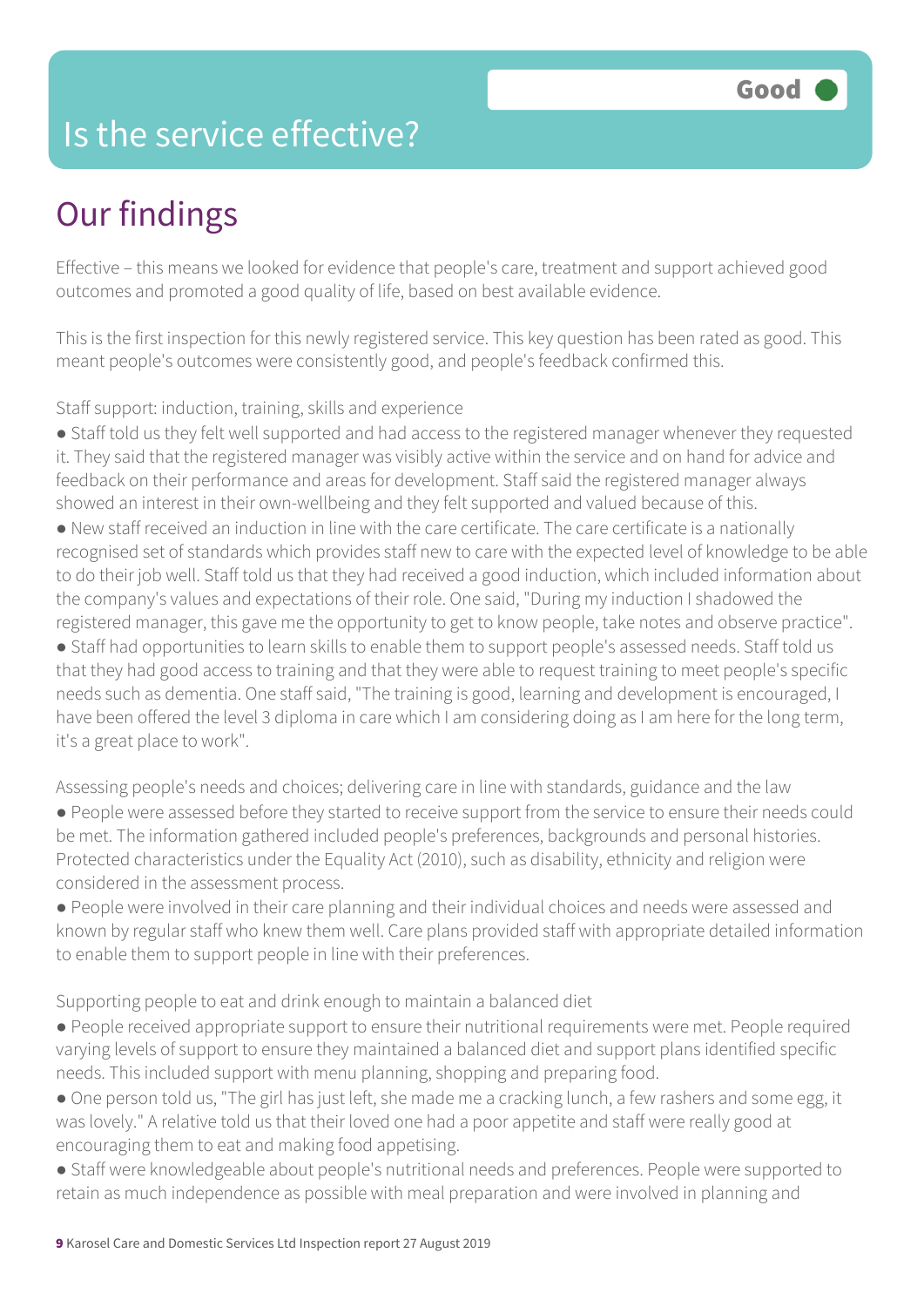shopping for food. Staff were knowledgeable about the importance of maintaining a good fluid intake. They knew which people needed support to remain hydrated and how to recognise the signs of dehydration and the appropriate action to take.

Staff working with other agencies to provide consistent, effective, timely care; Supporting people to live healthier lives, access healthcare services and support

● People were supported to access the health care services they needed. Staff liaised effectively with other organisations and teams and people received support from specialist health care professionals. Support plans showed that people had access to routine and specialist health care appointments and professionals, including GP and hospital consultants. One person was currently being assessed by an occupational therapist for specialist equipment to support their change in mobility needs.

● Staff could assist people with their healthcare appointments if needed. Records were kept about health appointments people had attended and staff ensured that guidance provided by health care professionals was implemented. For example, one person's care records showed that staff were working with health care professionals to rule out any underlying medical reason for the change in the person behaviour before a change in medication was considered.

Ensuring consent to care and treatment in line with law and guidance

The Mental Capacity Act 2005 (MCA) provides a legal framework for making particular decisions on behalf of people who may lack the mental capacity to do so for themselves. The Act requires that, as far as possible, people make their own decisions and are helped to do so when needed. When they lack mental capacity to take particular decisions, any made on their behalf must be in their best interests and as least restrictive as possible. People can only be deprived of their liberty to receive care and treatment when this is in their best interests and legally authorised under the MCA. When people are living in their own homes, they can still be deprived of their liberty, but an application needs to be made to the Court of Protections (CoP).

- We checked whether the service was working within the principles of the MCA
- The service was upholding the principles of the MCA. Staff had received training in MCA and demonstrated a good understanding of their responsibilities. Staff spoke of the need for presuming people had capacity to make decisions and to ensure people were supported in the least restrictive way.
- Staff described when and how decisions would be made in people's best interests. They were aware of which people were able to provide consent and the circumstances that may cause people to have fluctuating consent.
- Staff told us that they always sought their permission before providing care and support. This was confirmed by a relative who said, "Staff are always respectful and ask before they provide any support or assistance".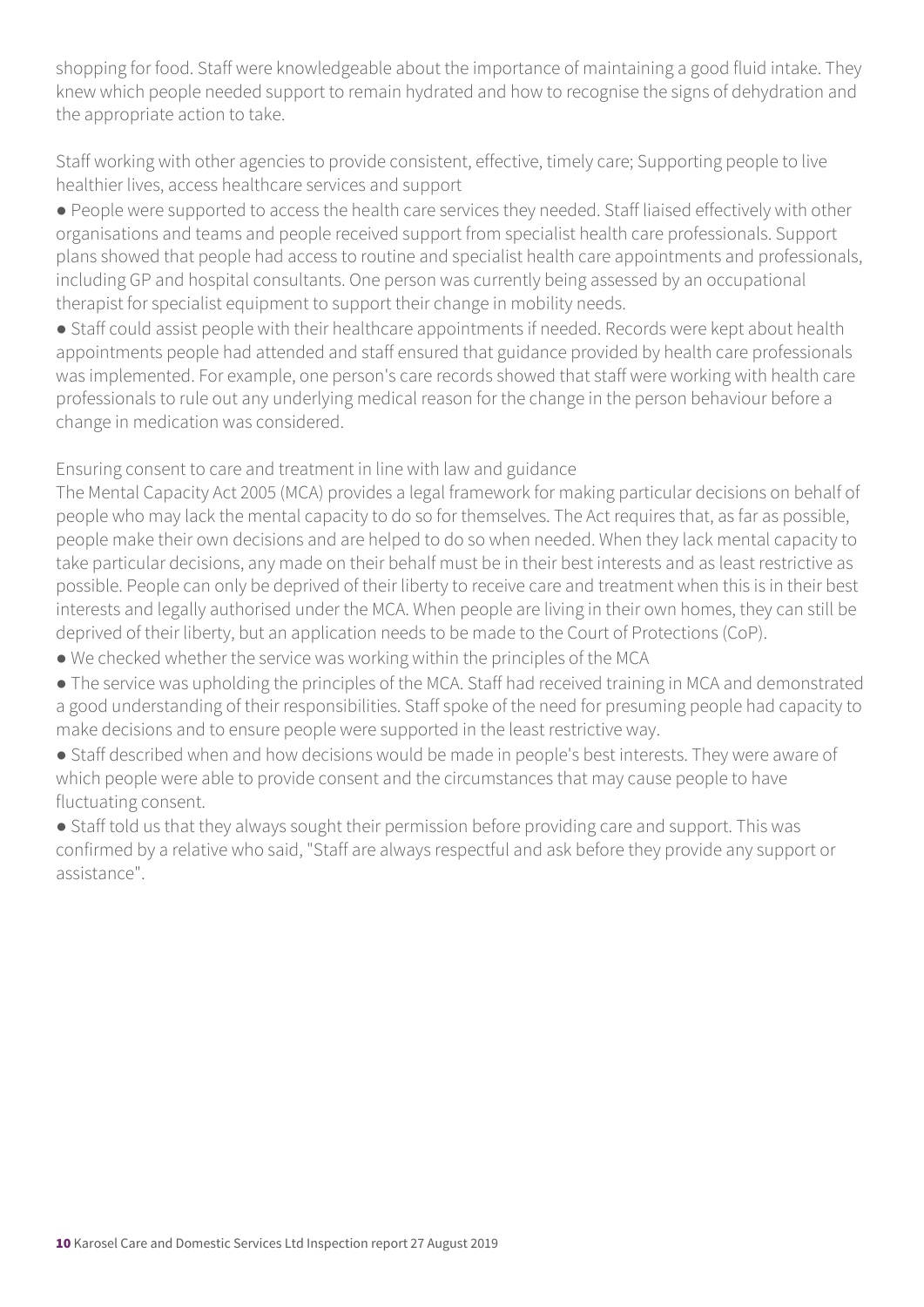### Is the service caring?

## Our findings

Caring – this means we looked for evidence that the service involved people and treated them with compassion, kindness, dignity and respect.

This is the first inspection for this newly registered service. This key question has been rated as good. This meant people were supported and treated with dignity and respect; and involved as partners in their care.

Ensuring people are well treated and supported; respecting equality and diversity

- People were treated with kindness by caring and dedicated staff. Staff showed a compassionate approach towards people and worked well together as a team. People and their relatives praised staff and described them as "fabulous" and "they are excellent, lovely girls and very caring".
- Relatives told us the reliability of the service and the care provided had made a difference in their lives too. One relative said, "The staff are so reliable, always have been". Another said, "I am so glad we found them, we've been so lucky, they were recommended to us, they are great".
- People were supported by staff who understood their needs and were committed to delivering kind and compassionate care. People said staff were caring and kind to them. A person said, "I know when they are coming, and they are usually on time, nothing is too much trouble". People told us that they did not feel rushed and that staff had time to talk with them.
- People's differences were acknowledged and respected. Staff told us it was important to respect people's choices and feelings, one staff said, "Everyone we support is different, you get to know people, their individual personalities and traits". One staff told us about the life history of a person and how they enjoyed hearing stories from their earlier life. They said "That's how you really get to know the personality of a person, I really enjoy spending time with them and I really hope that I make a positive difference to their lives ".

Supporting people to express their views and be involved in making decisions about their care

- People and relatives were involved in, and contributed to, the development of their plan of care. Staff encouraged people to make decision about the level of support they wanted. One staff said, "We offer and encourage choice at every opportunity, for example when choosing what to wear and what meals a person would like". This enabled people to maintain some control and independence in their lives.
- The registered manager completed regular checks to ensure staff were delivering care and support in accordance to people's choices

Respecting and promoting people's privacy, dignity and independence

- People's privacy was respected. Staff told us they fully understood that they were working with in people's own homes and were mindful to respect people's wishes and preferences. People said staff were respectful of their dignity whilst supporting their care needs.
- Staff treated people as individuals and knew them well. Independence was promoted and maintained as much as possible, whenever possible. Staff told us that people wanted to stay living in their own homes and they make sure they encourage them to be as independent as possible within the support they provide. One said, "We don't just take over, we make sure people keep doing the bits they can, and we just add a little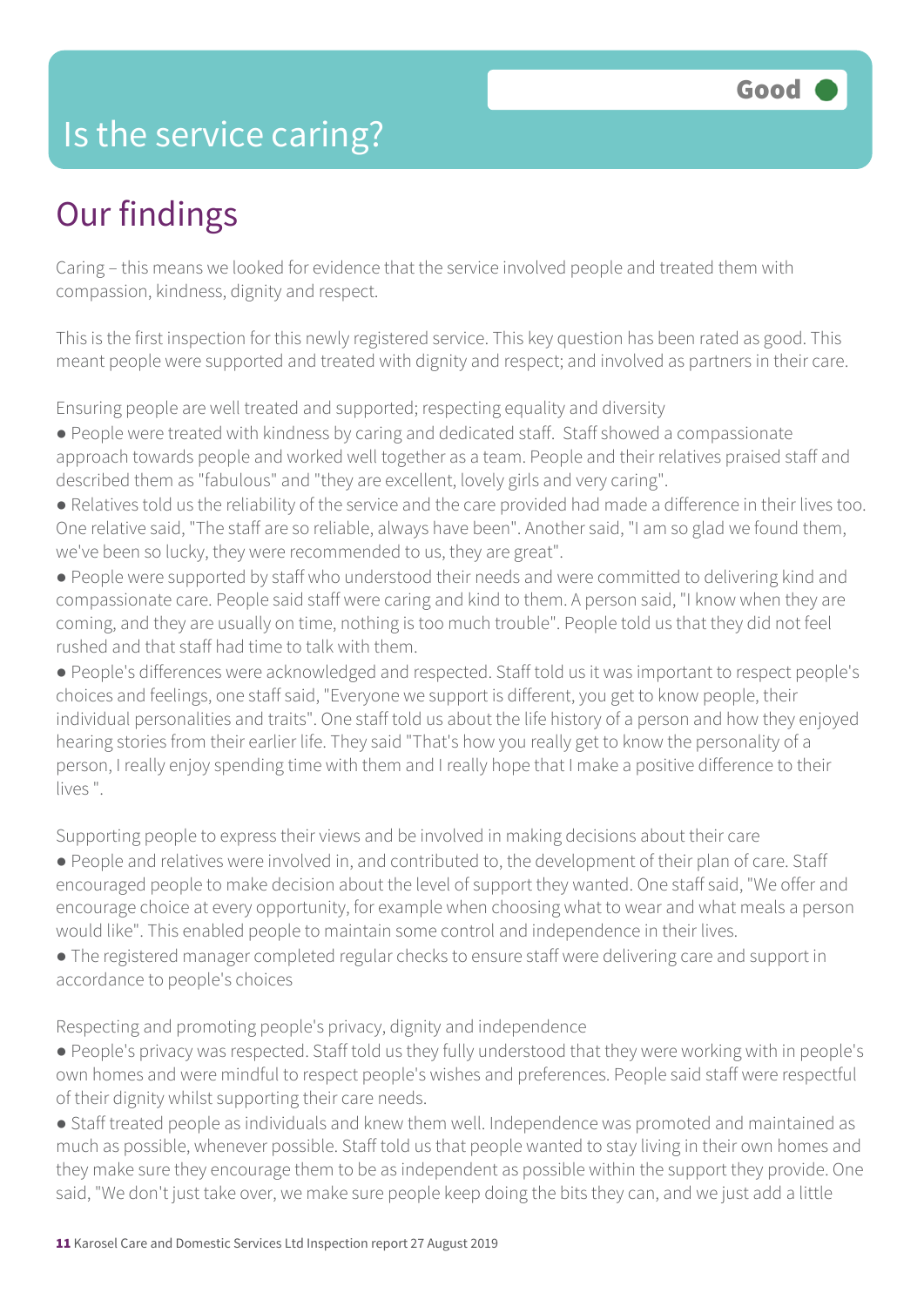more help to make things easier and more comfortable for them".

● People said staff respected their views and were kind and caring towards them. A relative said, "They are very respectful, and they always ask before they support any care."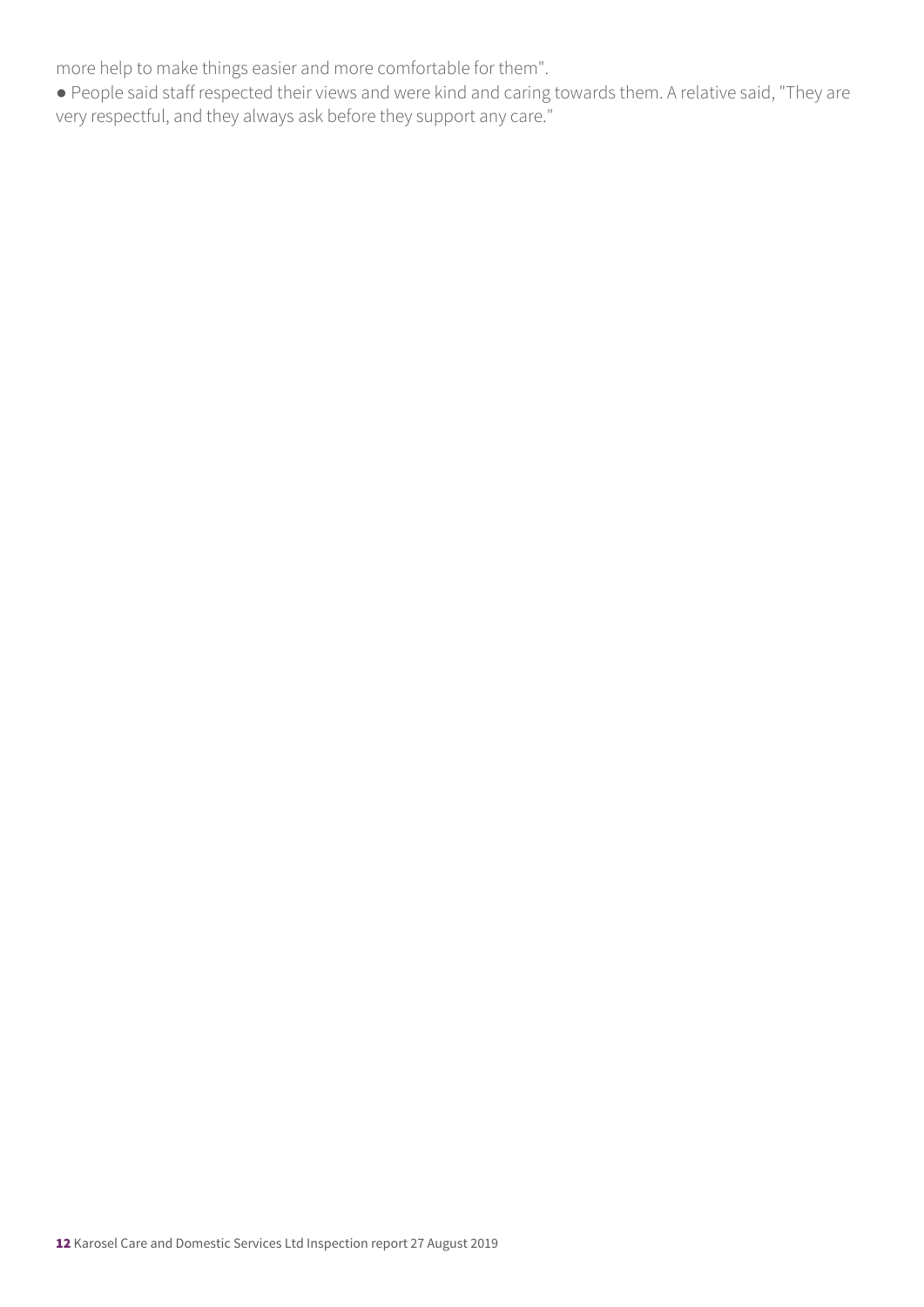### Is the service responsive?

# Our findings

Responsive – this means we looked for evidence that the service met people's needs.

This is the first inspection for this newly registered service. This key question has been rated as good. This meant people's needs were met through good organisation and delivery.

Planning personalised care to ensure people have choice and control and to meet their needs and preferences

- People received personalised care and support that promoted their physical and mental wellbeing and enhanced their quality of life. Care records contained key information about the person including their preferences and interests. Information was detailed, up to date and provided clear guidance for staff.
- Relatives told us that staff knew their loved ones really well, and one said, "They have a really good understanding of my relatives' need, (relative name) has dementia and the staff are so good with her." Another said, "The staff are always so upbeat, (relative name) is not good with communication but the staff make her laugh and smile."
- People were involved in the planning and review of their care. Support plans were detailed, and personcentred enabling staff to support people in a personalised way. These were reviewed regularly to ensure they were up to date and reflected any changes in people's needs or preferences.
- People had a one page profile in place, which enabled staff to have an overview of what was important to the person. Staff told us they knew people well and had a good understanding of their personal histories, interests and preferences.

Meeting people's communication needs

Since 2016 onwards all organisations that provide publicly funded adult social care are legally required to follow the Accessible Information Standard (AIS). The standard was introduced to make sure people are given information in a way they can understand. The standard applies to all people with a disability, impairment or sensory loss and in some circumstances to their carers.

- People's communication needs were identified, recorded and highlighted in support plans. These needs were shared appropriately with others. Staff recorded any communication needs people had such as speech, hearing or sight impairments.
- We were told that information was available to people in large print if they needed it and although no one currently needed written information in an alternative language or format the registered manager understood the requirement to make this available if the need arises in the future.
- Staff were aware of the individual needs of people to support their communication. One person's care plan required staff to clean the person's glasses every day with lens wipes and another outlined the persons favourite words. A new medication recording sheet had been designed for one person with room for a large tick when they had taken their medicines and another person had a magnifying glass to read smaller print.

Improving care quality in response to complaints or concerns

●There was a complaints policy and process in place. The complaints policy was given to people when they began using the service. There was a process for responding to complaints and concerns. This ensured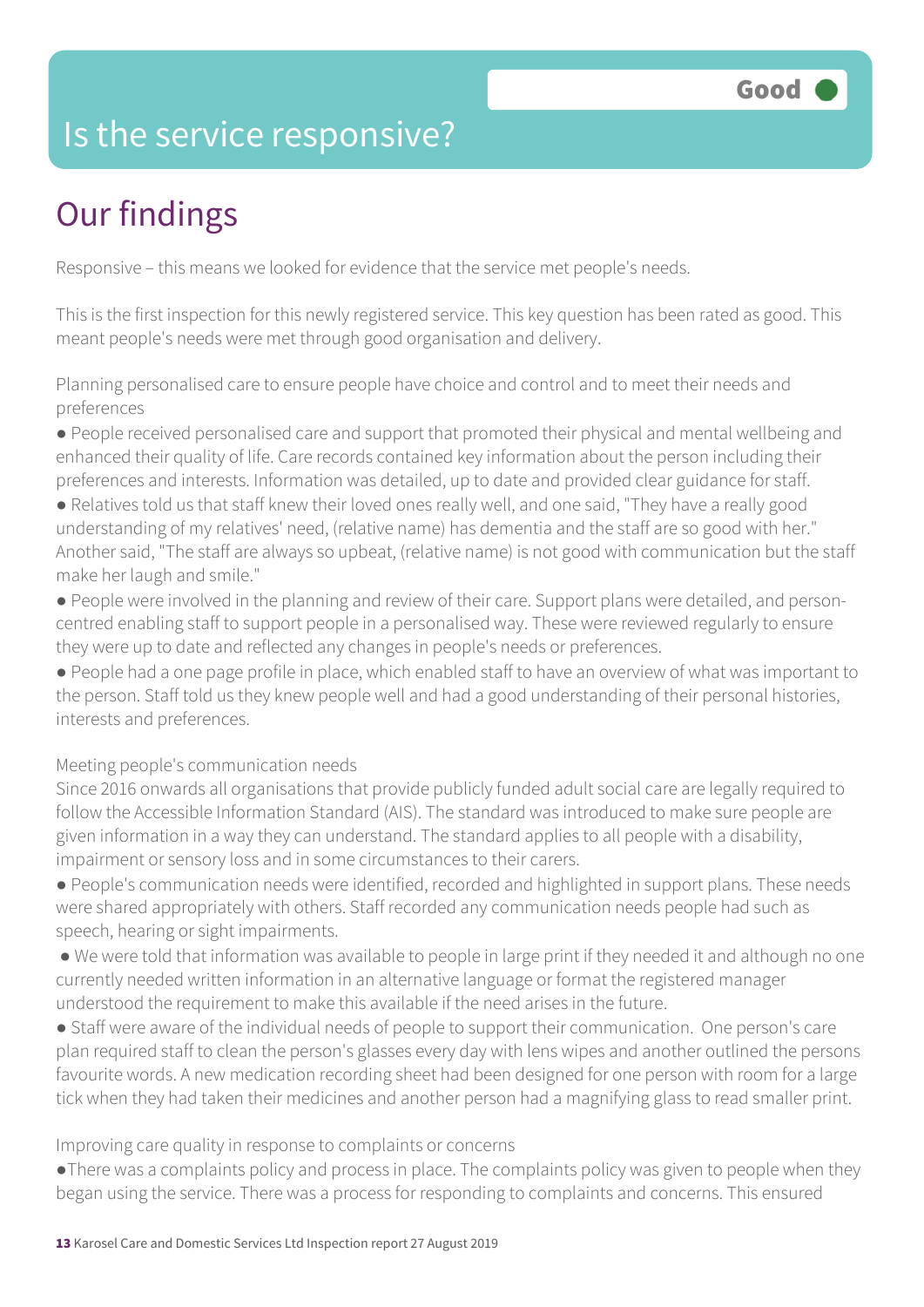concerns were responded to in an open, honest and timely way.

● Staff and the management team treated people with compassion and encouraged people to speak about any matters that maybe of concern to them. People said they were confident to make a complaint about the quality of care and support they received.

● Relatives said they felt comfortable to raise any concerns with the registered manager, although all said it was rare that they felt the need to do this. One said, "I have absolutely no problem talking to the manager and, on the odd occasion I have raised a small concern, she has taken immediate action".

End of life care and support

● At the time of the inspection no one required end of life care.

● The registered manager had planned end of life training for staff when they are supporting a person with this need.

● The registered manager understood which health and social care professionals to contact and who would need to be involved to support people who were living with a life limiting illness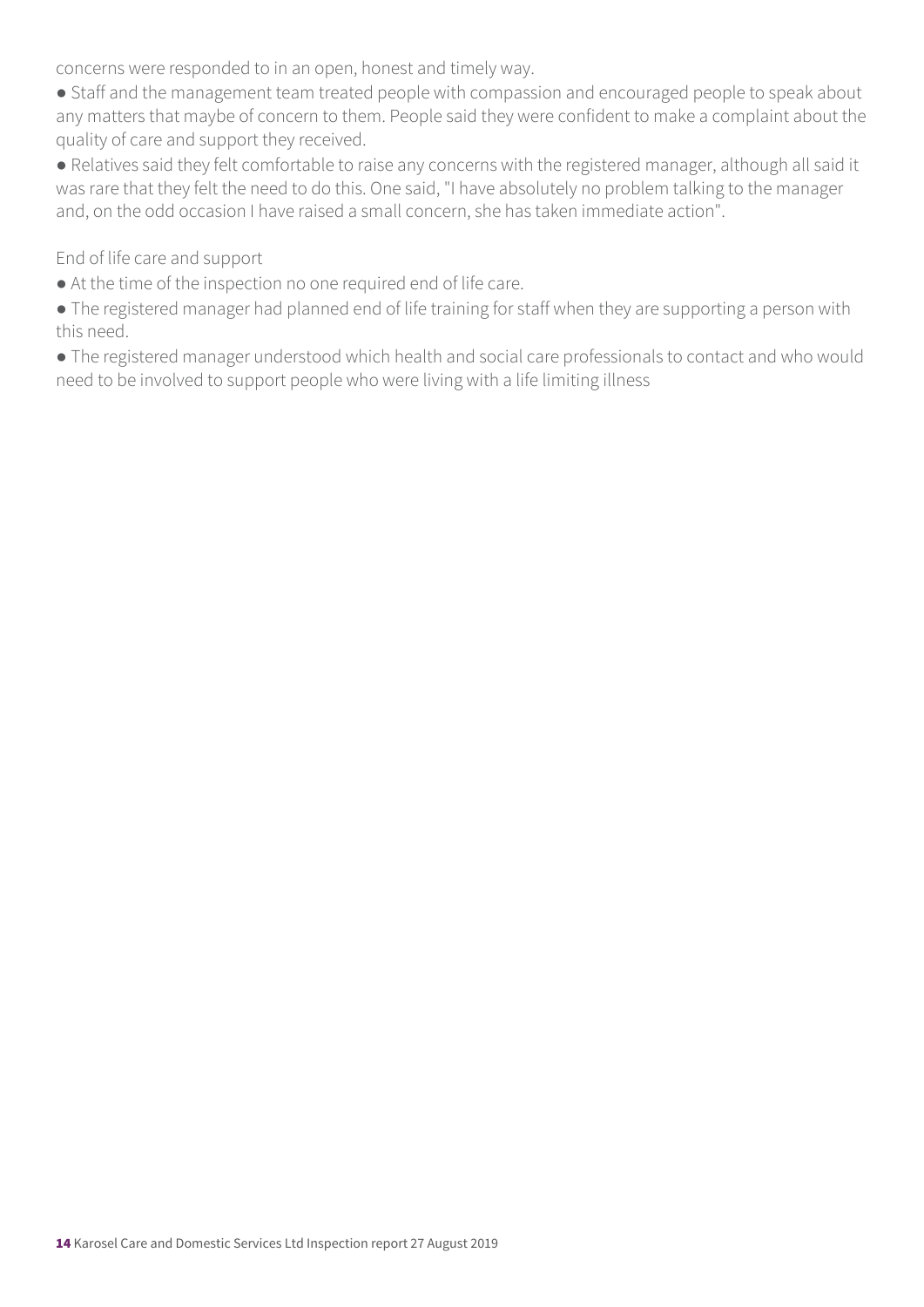### Is the service well-led?

## Our findings

 Well-Led – this means we looked for evidence that service leadership, management and governance assured high-quality, person-centred care; supported learning and innovation; and promoted an open, fair culture.

This is the first inspection for this newly registered service. This key question has been rated as requires improvement. This meant the service management and leadership was inconsistent. Leaders and the culture they created did not always support the delivery of high-quality, person-centred care.

Managers and staff being clear about their roles, and understanding quality performance, risks and regulatory requirements; Continuous learning and improving care

- Systems and processes for assessing and monitoring the quality of the service provided, were not always effective. Accidents and injuries were not robustly audited. Staff recorded accidents and injuries in people's care records, but processes were not in place to analyse these or consider possible trends and themes. This meant that opportunities to learn from accidents and implement measures to mitigate a reoccurrence were not routinely followed. This was an area that required improvement and we spoke to the registered manager about this
- Staff told us that that they did not receive 1-1 supervision in line with the providers policy, and this was confirmed by the registered manager. This meant that the provider had not ensured a process for assessing staff's learning, areas for development or if further additional training or support was required. The registered manager told us that this was an area they planned to improve.
- Statutory notifications about accidents incidents and safeguarding concerns were being reported appropriately to CQC and the local authority.
- ●The service had clear lines of organisation and staff were clear about their roles and responsibilities. The registered manager was known to people, their relatives and staff. One staff member told us, "The company is very good to work for and the manager makes you feel valued".

Promoting a positive culture that is person-centred, open, inclusive and empowering, which achieves good outcomes for people

- People received holistic person-centred care. The registered manager had embedded a values-based culture which was inclusive and reached out to people they supported along with family and friends. The registered manager told us how they had supported a family during recent and difficult circumstances.
- Staff were happy working at the service and were committed to providing high-quality care and support. One staff member told us, "A good thing about here is the management are always contactable, communication is fantastic, and I feel listened to and supported. My ideas, views and thoughts are always listened to, I feel valued".
- People and their families told us that they were involved in the planning of their care which meant they felt valued and "that my relative matters to them". We were told that communication was excellent, "It doesn't matter what time it is, I can always get hold of someone." and that the registered manager, "Always goes above and beyond, she goes out of her way to ensure my relative is well cared for and happy".